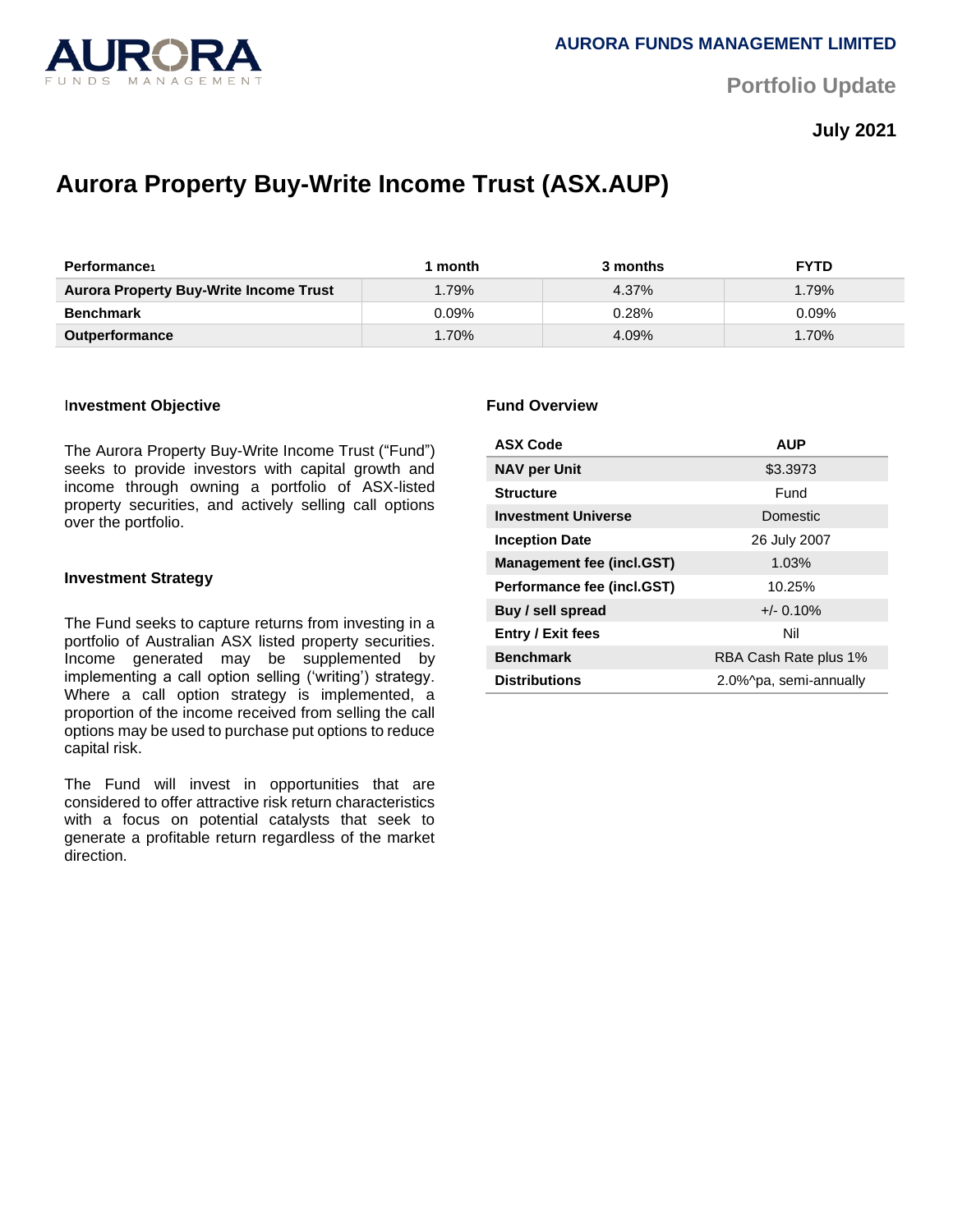

**Portfolio Update** 

**July 2021**

# **Fund Update**

AUP requested a voluntary suspension on April 2<sup>nd</sup> due to reasons outlined below. Aurora is currently working with the ASX to have AUP's suspension lifted a soon as possible.

The Fund provides the following information pursuant to ASX Listing Rule 17.2:

- The request for Voluntary Suspension relates to the effects of the COVID-19 pandemic on AUP, including the Disclaimer of Auditor's Opinion in the Annual Report for RNY Property Trust (ASX: RNY) and the ASX's investigation on that matter;
- As stated in AUP's financial statements for the half year ended 31 December 2019, the Fund owns 67.15% of the units in RNY and has extended subordinated debt to US entities in the RNY group;
- It is expected that the Voluntary Suspension will be ended once the ASX has concluded its investigations, as mentioned above; and
- Aurora is not aware of any reason why the Voluntary Suspension should not be granted.

# **RNY Property Trust**

Aurora Funds Management Limited (Aurora), in its capacity as the responsible entity of the Aurora Property Buy Write Income Trust, Aurora Fortitude Absolute Return Fund, Aurora Global Income Trust and the Aurora Dividend Income Trust (Fund(s)), provides the following update in relation to the RNY Property Trust (RNY).

RNY has been suspended from trading on the Australian Securities Exchange (ASX) since 1 April 2019, due to delays experienced in finalising its audited financial statements for the year ended 31 December 2018 and half year ended 30 June 2019, followed by the Audit Disclaimer Opinion issued in relation to the year ended 31 December 2019. Aurora understands that RNY is due to release its Audit Reviewed financial statements for the half year ended 30 June 2020. In the event a clear audit review statement is issued, Aurora understands that RNY will then be in a position to apply for recommencement of trading on the ASX.

On 23 September 2019, RNY announced it had completed an independent valuation of its 5 commercial office properties in the New York tri-state area, resulting in a 16% uplift on previous valuations and a material uplift in RNY's Net Tangible Asset (NTA) backing. Given RNY's suspension from trading on the ASX, there was no actively traded market available for Aurora to determine the market value for RNY's securities. As such, the independent valuation obtained by RNY was considered the most appropriate basis on which to determine the carrying value of RNY, with Aurora's direct investments being carried at a small discount to RNY's improved NTA.

On 29 June 2020, Keybridge Capital Limited (Keybridge) announced its intention to make an off-market all scrip takeover bid for RNY at an implied offer price of \$0.011 per RNY unit1 (Keybridge Offer), with its Bidder's Statement being dispatched on 28 August 2020. On 28 September 2020, Keybridge issued a substantial holder notice stating it had acquired a relevant interest of 1.01% in RNY (from parties other than Aurora) through acceptances into the Keybridge Offer. Aurora has also elected to accept a portion of its Funds holdings into the Keybridge Offer. Consistent with its previous "truth in takeovers" statement, Aurora has limited its acceptances into the Keybridge Offer at 41,450,000 RNY units.

As a consequence of the acceptances into the Keybridge Offer, the implied offer price of \$0.011 per RNY unit is now the most readily observable price for RNY securities. As such, this has resulted in the carrying value of Aurora's direct investments in RNY being reduced from \$0.044 to \$0.011 per RNY unit, across its various Funds.

On 20 January 2021, Huntley Management Limited (Huntley), as responsible entity of RNY, announced that unitholders had passed a resolution to remove RNY from the Official List of the ASX. As a consequence of RNY's voting results, RNY was removed from the Official List of the ASX on 25 January 2021.